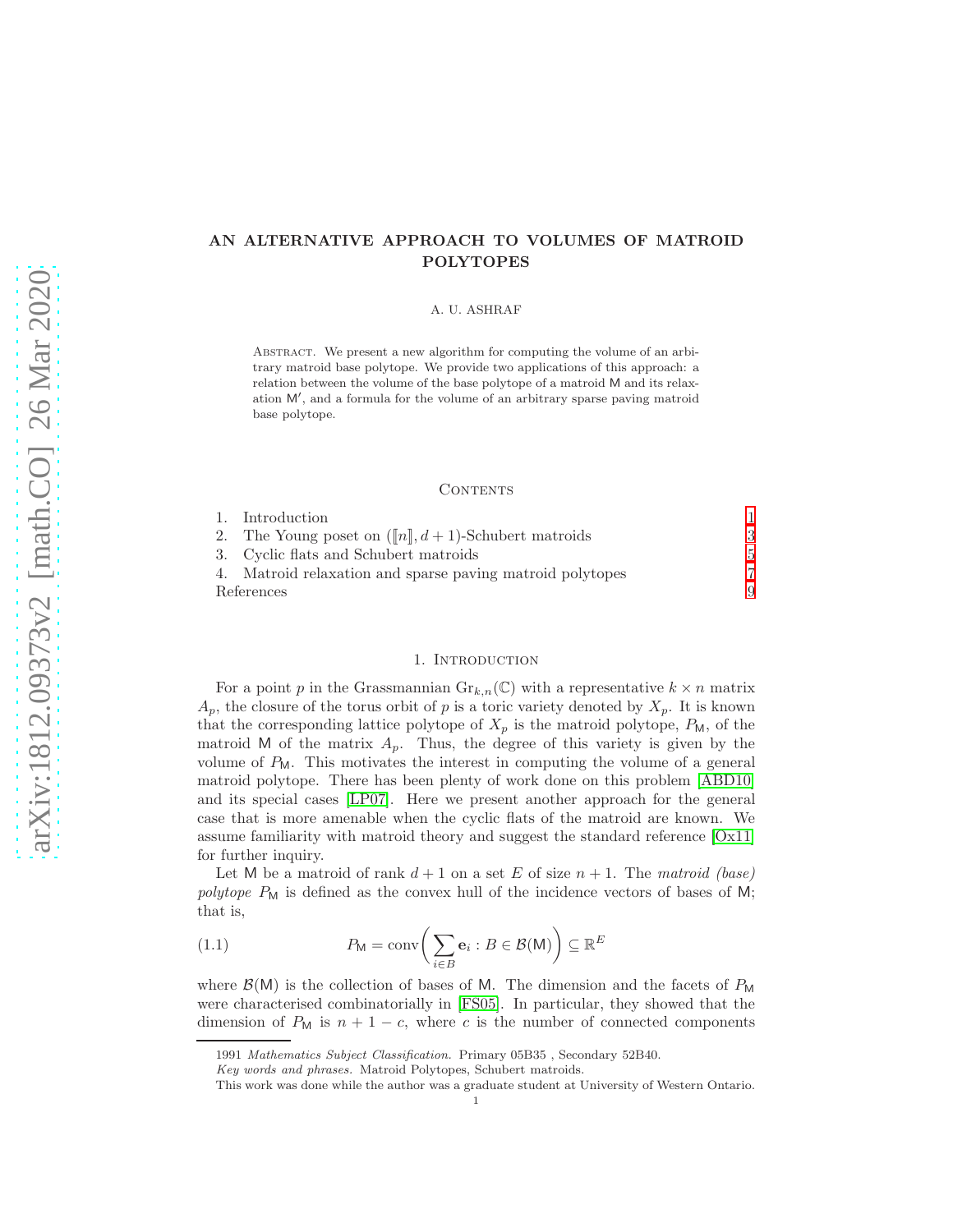of M. At about the same time, Ardila and Klivans [\[AK06\]](#page-8-5) gave a combinatorial characterisation of all faces of  $P_M$ . It is worth mentioning that the face lattice of  $P_M$  is still not entirely understood.

We use  $Vol(P)$  to denote the normalised volume of the polytope P in its affine hull aff $(P)$ , fixing 1 to be the volume of the unit hypercube in aff $(P)$ . We use the terminology *matroid base polytope* and *base polytope of a matroid* interchangeably. From the definition, it is clear that the volume of a matroid polytope is a matroid isomorphism invariant.

In the rest of the paper, we will fix our underlying set E to be the set  $\llbracket n \rrbracket :=$  $\{0, 1, \ldots, n\}$ , and assume  $n \geq 1$ . In what follow, we assume the rank of our matroid is  $d + 1$ , where d is a positive integer. We also note that if  $M = M_1 \oplus \cdots \oplus M_k$  is a decomposition of M into its connected components, then  $P_M = P_{M_1} \times \cdots \times P_{M_k}$ . This implies that  $Vol(P_M) = Vol(P_{M_1}) \cdots Vol(P_{M_k})$ . Hence, we further reduce our discussion to the connected case.

We present a combinatorial approach to compute the volume of a (connected) matroid polytope. This approach is different from the one presented by Ardila, Benedetti and Doker in [\[ABD10\]](#page-8-1). As an application, we derive the relation between volume of a base polytope of a matroid M and its relaxation M′ . Using this relation inductively, we give a formula for volumes of sparse paving matroid polytopes. Note that the volume of a sparse paving matroid polytope can also be derived from a result of Joswig and Schröter (Theorem 26 in [\[JS17\]](#page-8-6)) on split matroids. Our main result is primarily based on Hampe's relation (Theorem 3.12 in [\[Ham17\]](#page-8-7)) between a loopless matroid M and Schubert matroids associated with M. We state the main theorem below and provide its proof in Section [3.](#page-4-0)

<span id="page-1-0"></span>**Theorem 1.1.** Let M be a connected matroid on  $\llbracket n \rrbracket$  of rank  $d + 1$ . Then the *normalised volume of its base polytope is given by*

<span id="page-1-2"></span>(1.2) 
$$
\text{Vol}(P_{\mathsf{M}}) = \frac{1}{n!} \sum_{\mathcal{F}} \mu(\mathcal{F}) \delta_{\preceq}(\mathbf{b}_{\mathcal{F}})
$$

*where the sum is over all anchored chains of cyclic flats.*

When the lattice of cyclic flats of a given matroid is known, we can explicitly compute this volume. In the special case of connected sparse paving matroids, we can reduce the summation to a closed formula.

<span id="page-1-3"></span>**Theorem 1.2.** Let  $\mathsf{M}_{\alpha}$  be a connected sparse paving matroid on  $[\![n]\!]$  of rank  $d+1$ *with* α *circuit-hyperplanes. Then*

(1.3) 
$$
\text{Vol}(P_{\mathsf{M}_{\alpha}}) = \frac{1}{n!} \left( A_{n,d} - \alpha \binom{n-1}{d} \right)
$$

*where*  $A_{n,d}$  *is the*  $(n,d)$ -th Eulerian number: the number of permutations of  $[n]$  :=  $\{1, 2, \ldots, n\}$  *with d* descents.

We prove this in Section [4](#page-6-0) as a consequence of Theorem [1.1.](#page-1-0) Another interesting application of this result is the relation between the volume of a base polytope of a matroid M and its relaxation M′ .

<span id="page-1-1"></span>**Theorem 1.3.** Let M be a matroid on  $\llbracket n \rrbracket$  of rank  $d+1$  with a circuit-hyperplane H*, and let* M′ *be the relaxation of* M *with respect to* H*. Then*

(1.4) 
$$
\text{Vol}(P_{\mathsf{M'}}) = \text{Vol}(P_{\mathsf{M}}) + \binom{n-1}{d}
$$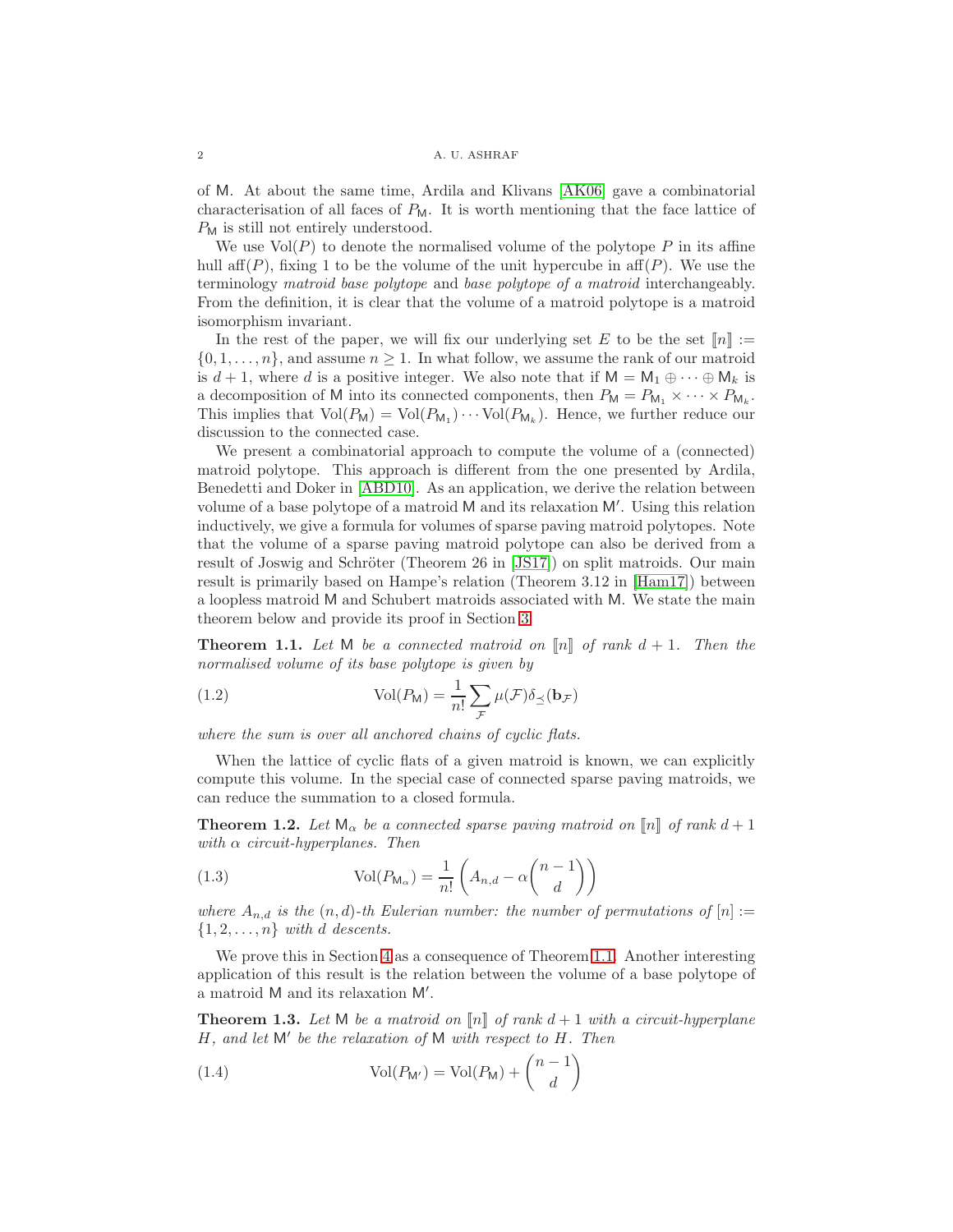#### AHMED U.ASHRAF 3

This also implies that two matroid base polytopes have the same volume if they have a common relaxation (up to matroid isomorphism). In particular, the matroids  $R_6$  and  $Q_6$  both have a relaxation that is isomorphic to the matroid  $P_6$ . This provides a structural explanation to why the base polytopes of matroids  $R_6$ and  $\mathsf{Q}_6$  have the same volume.

# 2. THE YOUNG POSET ON  $(\llbracket n \rrbracket, d + 1)$ -SCHUBERT MATROIDS

<span id="page-2-0"></span>Let us denote by  $L_d(n)$  the set of all binary sequences of length  $n+1$  with exactly  $d+1$  1s, that start with a 1 and end with a 0. We define the following partial order  $\preceq$  on  $L_d(n)$ :

(2.1) 
$$
\mathbf{a} \preceq \mathbf{b} \text{ iff } \sum_{i=0}^{j} a_i \leq \sum_{i=0}^{j} b_i \ \forall j \in [\![n]\!]
$$

Under this partial order, we have the top element  $\hat{1}_{L_d(n)} = 1^{d+1}0^{n-d}$  and the bottom element  $\hat{0}_{L_d(n)} = 10^{n-d-1}1^d0$ . Note that  $L_d(n)$  is isomorphic to its dual under the involution that maps a binary sequence  $\mathbf{b} = (b_0, b_1, \ldots, b_n) \in L_d(n)$  to  $\mathbf{b}^* = (b_0, b_{n-1}, b_{n-2}, \ldots, b_1, b_n)$ . For a permutation  $w = w_1 \ldots w_n$  of [n], the *binary descent sequence*  $des(w) = (d_0, d_1, \ldots, d_n)$  of w is defined by

(2.2) 
$$
d_i = \begin{cases} 1 & \text{if } w_i > w_{i+1} \\ 0 & \text{if } w_i < w_{i+1} \end{cases}
$$

for  $i = 1, \ldots, n - 1$  where we set  $d_0 = 1$  and  $d_n = 0$  for all permutations. Note that the descent sequence  $des(w)$  is an element of  $L_d(n)$  for every permutation w. For each  $\mathbf{a} \in L_d(n)$ , let  $\delta(\mathbf{a})$  denote the number of permutations on [n] with descent sequence a.

<span id="page-2-3"></span>**Lemma 2.1.** *For integers*  $n \geq d > 0$ *, we have* 

<span id="page-2-1"></span>(2.3) 
$$
\delta(1^{d+1}0^{n-d}) = \binom{n-1}{d}
$$

*and*

<span id="page-2-2"></span>(2.4) 
$$
\delta((10)^{d+1}) = E_{2d}
$$

*where*  $E_{2d}$  *is the* (2d)th Euler number that counts the number of zigzag permutations *on*  $[2d] := \{1, 2, \ldots, 2d\}.$ 

*Proof.* For a permutation w on [n], the descent sequence  $\text{des}(w) = (1^{d+1}0^{n-d})$  if

$$
(2.5) \t\t w_1 > w_2 > \cdots > w_d > w_{d+1} < w_{d+2} < \cdots < w_n
$$

Note that this implies  $w_{d+1} = 1$ , and now choosing any d elements from [n] to write in increasing order as  $w_1, w_2, \ldots, w_d$  determine the complete permutation. This implies the Equation [\(2.3\)](#page-2-1). For Equation [\(2.4\)](#page-2-2), observe that des $(w) = (10)^{n+1}$ implies that

$$
(2.6) \t\t w_1 < w_2 > w_3 < w_4 \cdots > w_{2d-1} < w_{2d}
$$

It is well known that such permutations are counted by the Euler number  $E_{2d}$  (see Proposition 1.4.3 in [\[St12\]](#page-8-8)).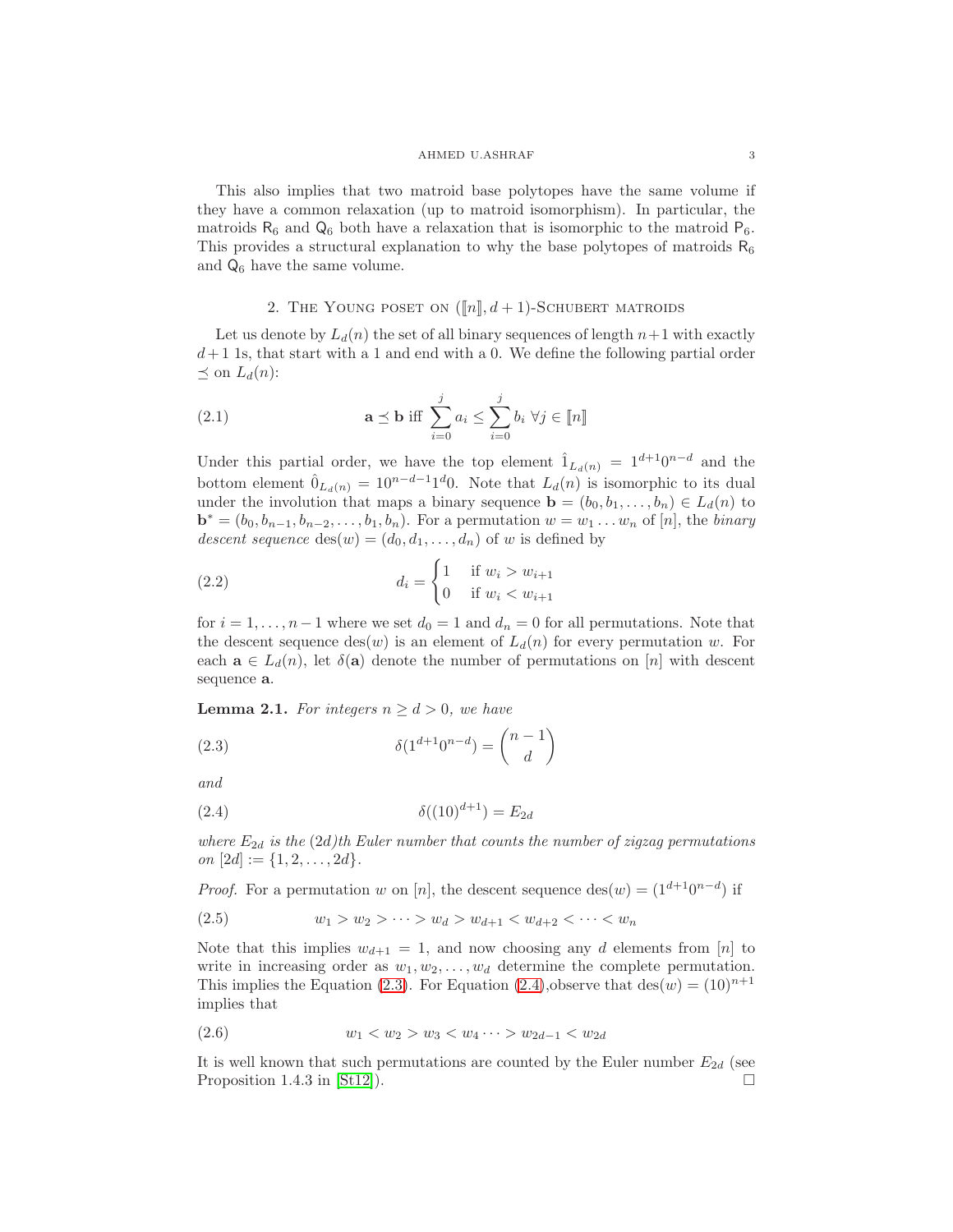Furthermore, we denote

(2.7) 
$$
\delta_{\preceq}(\mathbf{b}) := \sum_{\mathbf{a} \preceq \mathbf{b}} \delta(\mathbf{a})
$$

We state the following observation as a lemma:

<span id="page-3-1"></span>**Lemma 2.2.** *For*  $\mathbf{b} = 1^{d+1}0^{n-d}$ , we have  $\delta_{\preceq}(\mathbf{b}) = A_{n,d}$ , the  $(n, d)$ -Eulerian num*ber; that is, the number of permutations on* [n] *with* d *descents.*

*Proof.* Note that **b** =  $1^{d+1}0^{n-d}$  is the top element of the poset  $L_d(n)$ , so  $\delta_{\preceq}(\mathbf{b})$ equals the number of all permutations on [n] whose descent sequence has  $d + 1$ ones. The number of ones in the descent sequence of a permutation  $w$  is exactly one less than the number of descents of the permutation w. Therefore,  $\delta_{\prec}$  counts the number of permutations with exactly d descents, which by definition equals the Eulerian number  $A_{n,d}$ .

With each binary sequence  $\mathbf{b} = (b_0, b_1, \ldots, b_n) \in L_d(n)$ , we can also associate a Schubert matroid  $S(b)$  of rank  $d+1$  on  $\llbracket n \rrbracket$ , in the following manner: Starting from the empty set ∅, reading b from left to right, we add a coloop *(coloop addition)* for each 1 and extend freely *(free extension)* for each 0. We add the elements  $0, 1, \ldots, n$ in their natural order. This construction is also studied in [\[BJR09\]](#page-8-9) with the roles of 0 and 1 reversed. We make the following observation:

**Lemma 2.3.** *The set*  $L_d(n)$  *under the partial order*  $\preceq$  *is isomorphic to the Young lattice*  $L(\eta_{n,d})$  *where*  $\eta_{n,d} = (n-d,\ldots,n-d)$  $\overbrace{d}$ ) *is the rectangle partition.*

*Proof.* The map  $\varphi: L_d(n) \longrightarrow L(\eta_{n,d})$  is defined as follows: Let  $\mathbf{b} \in L_d(n)$  and consider supp(**b**) := { $i \in \mathbb{N} : b_i \neq 0, 0 < i < n$  }. If

(2.8) 
$$
\text{supp}(\mathbf{b}) = \{i_1 < i_2 < \cdots < i_d\}
$$

Then we defined  $\lambda_j := \#\{k \in \mathbb{N} : b_k = 0, i_j < k < n\}$  for  $j = 1, \ldots, d$ . This is the number of zeros to the right of  $(j + 1)$ st 1, minus one. We consider the decreasing sequence  $(\lambda_1, \ldots, \lambda_d)$  of non-negative numbers and suppress any zeros at the end. We denote the resulting integer partition by  $\lambda$  and define  $\varphi(\mathbf{b}) = \lambda$ . Note that the map  $\varphi$ , by construction, is an injective map between two equicardinal sets. To show that it is a poset isomorphism, we take two sequences  $\mathbf{a}, \mathbf{b} \in L_d(n)$  such that  $\mathbf{a} \preceq \mathbf{b}$ . Let  $(\lambda_1, \ldots, \lambda_d)$  and  $(\mu_1, \ldots, \mu_d)$  be the respective decreasing sequence of non-negative integers. By construction  $\lambda_j \leq \mu_j$  for all  $j = 1, 2, ..., d$ , therefore  $\lambda$ is below  $\mu$  in the Young lattice  $L(\eta_{n,d})$ .

The importance of the partial order  $\preceq$  on  $L_d(n)$  in the context of matroid polytopes is evident from the result of Lam and Postnikov [\[LP07\]](#page-8-2): if the Schubert matroid  $S(b)$  is connected, then its base polytope is of dimension n whose normalised volume is given by

<span id="page-3-0"></span>(2.9) 
$$
\text{Vol}(P_{\mathsf{S}(\mathbf{b})}) = \frac{\delta_{\preceq}(\mathbf{b})}{n!}
$$

**Example 2.4.** Note that for **b** =  $1^{d+1}0^{n-d}$ , the matroid  $S(b)$  is the uniform matroid  $\bigcup_{d+1,n+1}$ . In this case, we have  $\delta_{\preceq}(\mathbf{b}) = A_{n,d}$ . Equation [2.9](#page-3-0) gives the number  $\frac{1}{n!}A_{n,d}$  as the normalised volume of the hypersimplex  $\triangle_{d+1,n+1}$ .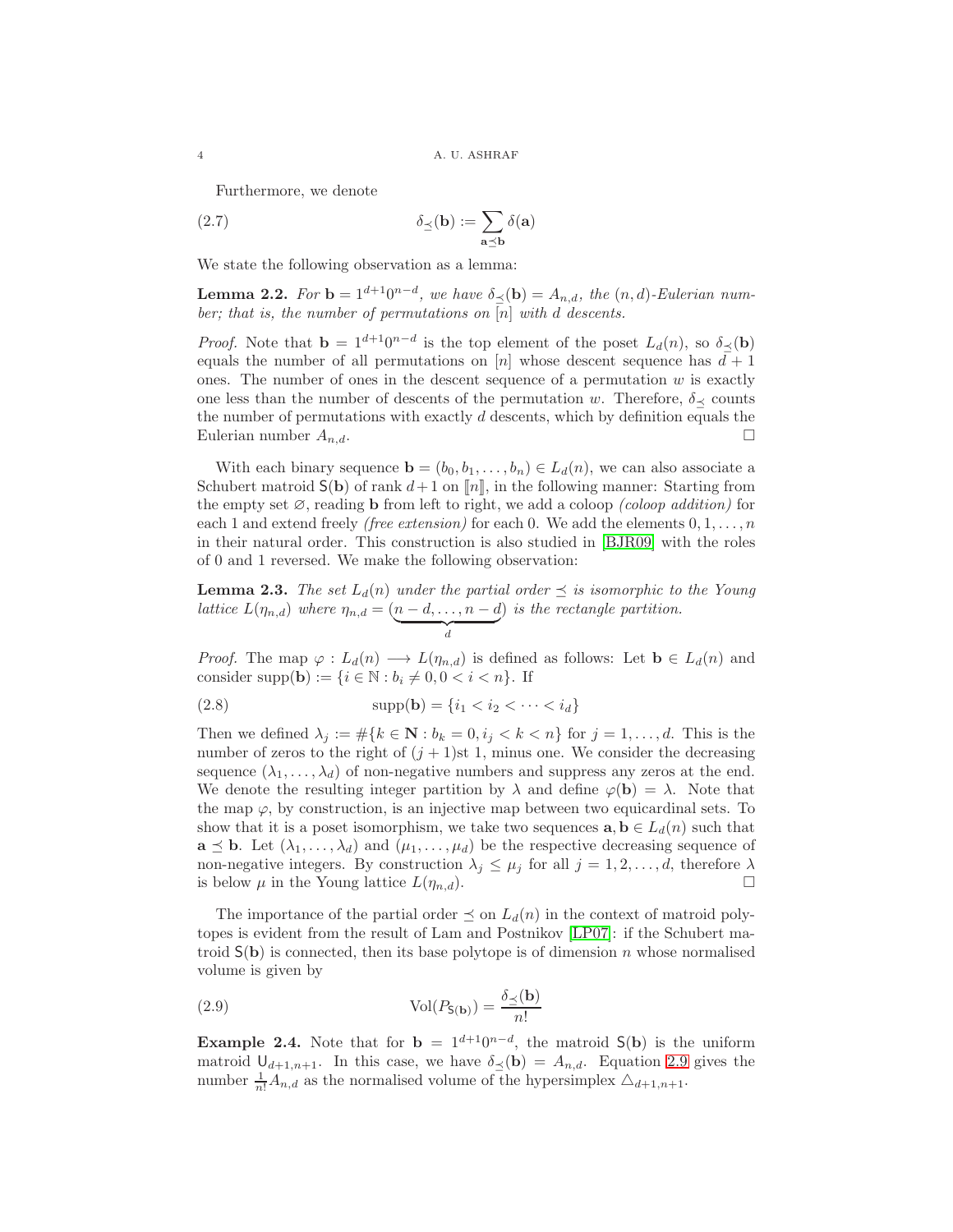Another well-known example of Schubert matroid is the nth Catalan matroid  $C_n$  studied in [\[Ard03\]](#page-8-10). This corresponds to the case when  $n + 1 = 2(d + 1)$ , and  $\mathbf{b} = (01)^{d+1}$ . The normalised volume of the matroid polytope  $P_{\mathsf{C}_n}$  was calculated in [\[BS11\]](#page-8-11) to equal the Eulerian number  $\frac{1}{n!} \frac{1}{d} A_{n,d}$ .

It is worth mentioning that the duality of  $L_d(n)$  is not the same as matroid duality. Recall that for a matroid M and its dual  $M^*$ , we have  $Vol(P_M) = Vol(P_{M^*})$ . For the duality of  $L_d(n)$ , we have the following proposition:

**Proposition 2.5.** *The function*  $\delta$  *is invariant with respect to the duality of*  $L_d(n)$ ; *that is, for all* **b**,  $\delta(\mathbf{b}) = \delta(\mathbf{b}^*)$ *. In particular, if*  $G(\mathbf{x}) := \{ \mathbf{y} \in L_d(n) : \mathbf{y} \preceq \mathbf{x} \}$ *, then* 

<span id="page-4-1"></span>(2.10) 
$$
\text{Vol}(P_{\mathbf{S}(\mathbf{b})}) - \text{Vol}(P_{\mathbf{S}(\mathbf{b}^*)}) = \sum_{\mathbf{a} \in G(\mathbf{b})} \left( \text{Vol}(P_{\mathbf{S}(\mathbf{a})}) - \text{Vol}(P_{\mathbf{S}(\mathbf{a}^*)}) \right)
$$

*Proof.* Recall that  $\delta(b)$  counts the number of permutations with descent sequence b. The *reversal involution* on permutations that maps a permutation  $w = w_1w_2 \cdots w_n$ to  $w_nw_{n-1}\cdots w_n$  maps a permutation of descent sequence **b** to one with the descent sequence  $\mathbf{b}^*$ . This map being an involution shows that  $\delta(\mathbf{b}) = \delta(\mathbf{b}^*)$ . Now notice that from Equation [\(2.9\)](#page-3-0) it follows that  $\delta(\mathbf{b}) = \delta(\mathbf{b}^*)$ , can be rewritten as

(2.11) 
$$
\text{Vol}(P_{\mathbf{S}(\mathbf{b})}) - \sum_{\mathbf{a} \in G(\mathbf{b})} \text{Vol}(P_{\mathbf{S}(\mathbf{a})}) = \text{Vol}(P_{\mathbf{S}(\mathbf{b}^*)}) - \sum_{\mathbf{a} \in G(\mathbf{b}^*)} \text{Vol}(P_{\mathbf{S}(\mathbf{a})})
$$

<span id="page-4-0"></span>This equation can then be rearranged to give Equation [\(2.10\)](#page-4-1).

$$
\Box
$$

## 3. Cyclic flats and Schubert matroids

Recall that a cyclic flat of a connected matroid  $M$  is a flat  $F$  for which the restriction  $M/F$  is connected. Note that in the case of loopless matroid the empty set  $\varnothing$  and the underlying set  $\llbracket n \rrbracket$  are cyclic flats. We call a chain of subsets (or flats)  $\mathcal{F}: F_0 \subsetneq F_1 \subsetneq \ldots F_k \subseteq F_{k+1}$  of  $[\![n]\!]$  anchored if  $F_0 = \emptyset$  and  $F_{k+1} = [\![n]\!]$ . Let  $\mathfrak{F}_n$  be the collection of all anchored chains of subsets of  $\llbracket n \rrbracket$ . Given a loopless connected matroid M on  $\llbracket n \rrbracket$  of rank  $d+1$ , we define a map  $\mathfrak{F}_n \to L_d(n)$  that maps  $\mathcal{F} \longmapsto \mathbf{b}_{\mathcal{F}}$  given by

(3.1) 
$$
\mathbf{b}_{\mathcal{F}} = \underbrace{1 \dots 1}_{\rho_{\mathsf{M}}(F_1)} \underbrace{0 \dots 0}_{|F_1| - \rho_{\mathsf{M}}(F_1)} \dots \underbrace{1 \dots 1}_{(d+1) - \rho_{\mathsf{M}}(F_k)} \underbrace{0 \dots 0}_{n+1 - \rho(F_k)}
$$

For a binary sequence b, let  $b_{i_j}$  be the jth occurrence of a 0 followed by a 1. We define a map  $L_d(n) \to \mathfrak{F}_n$  that maps  $\mathbf{b} \longmapsto \mathcal{F}_\mathbf{b}$ , given by

(3.2) 
$$
\mathcal{F}_{\mathbf{b}} : \varnothing \subsetneq F_1 \subsetneq \cdots \subsetneq F_t \subsetneq [n]
$$

where  $F_j = \{0, 1, \ldots, i_j\}$ . Note that, for a fixed matroid M these maps are inverse of each other.

<span id="page-4-2"></span>Lemma 3.1. *The Schubert matroid* S(b) *has a unique maximal chain of cyclic flats given by*  $\mathcal{F}_b$ *. Furthermore, if* M *is a loopless connected matroid on*  $\llbracket n \rrbracket$  *of rank*  $d+1$  *with a unique maximal chain of cyclic flats* F, then  $M \cong S(b_{\mathcal{F}})$ .

*Proof.* Given  $\mathbf{b} = (b_0, b_1, \ldots, b_n) \in L_d(n)$ , consider the flag of sets  $\mathcal{F}_{\mathbf{b}}$ . By construction of  $S(b)$  described in the paragraph, all  $F_j$  in  $\mathcal{F}_b$  are cyclic flats. Note that ∅ and  $\llbracket n \rrbracket$  are also cyclic flats of  $S(b)$ . Consider any subset  $S \subseteq \llbracket n \rrbracket$ , and let k be its maximal element with respect to the usual order on  $\|n\|$ . The coordinate  $b_k$  is either a 0 or 1. If  $b_k = 1$ , this implies k is a coloop and hence S is no longer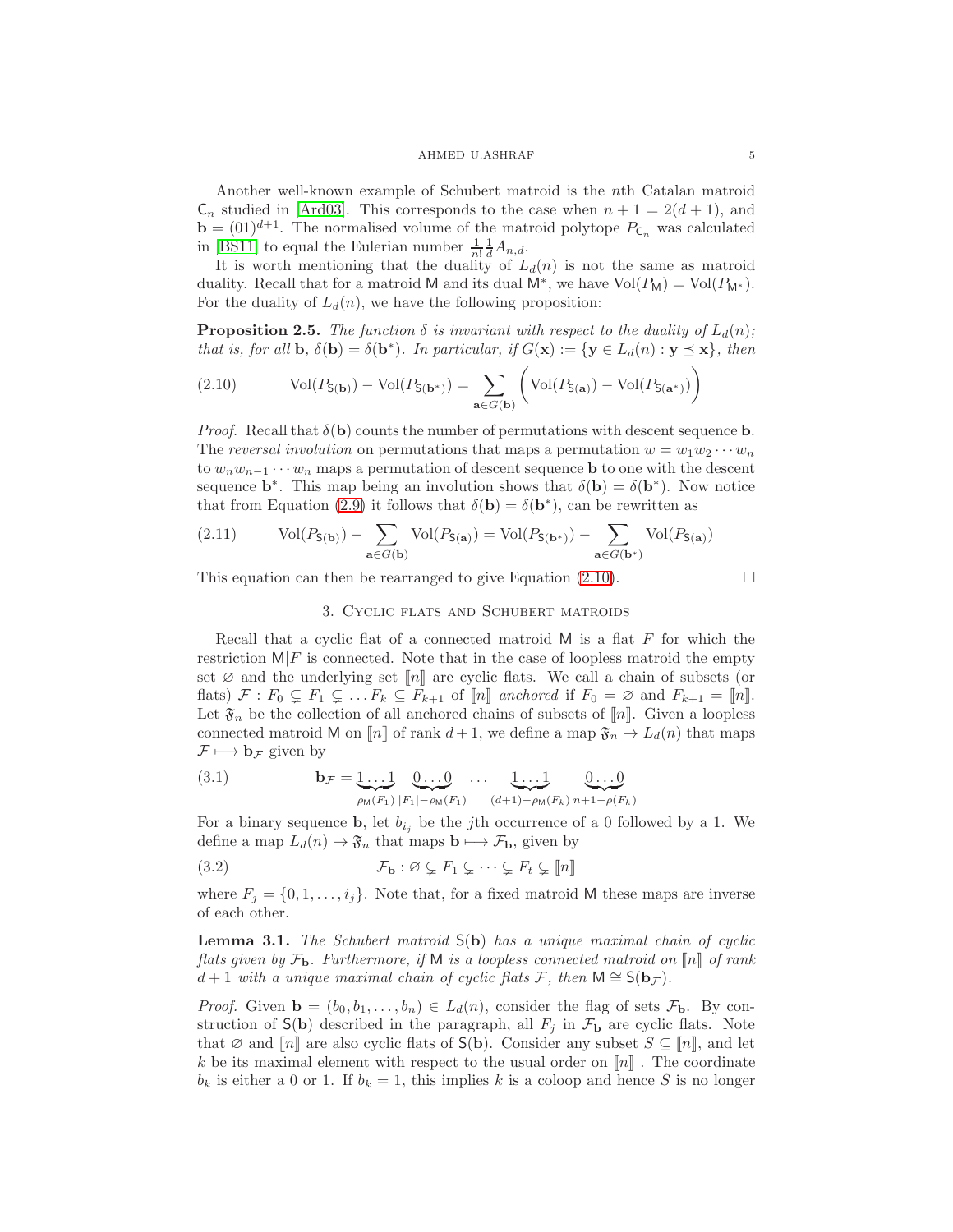cyclic. If  $b_k = 0$ , let i be the maximal index less than k such that  $b_i = 1$  and let j be the minimal index greater than k such that  $b_j = 1$ . Then k belongs (only) to circuits that contain every index below  $j$ . Any of these circuits spans the set  $\{0, 1, \ldots, i, \ldots, k, \ldots, j-1\}$ , which is a cyclic flat. Hence, S is one of the flats in  $\mathcal{F}_{\mathbf{b}}$ . This implies that

$$
(3.3) \qquad \qquad \varnothing \subsetneq F_1 \subsetneq \cdots \subsetneq F_t \subseteq [n]
$$

is the unique maximal chain of cyclic flats of  $S(b)$ .

The Schubert matroid  $S(b_F)$  has a unique maximal chain of cyclic flats given by  $\mathcal F$  with the rank function prescribed by the matroid M. Hence, M and  $S(b)$  have the same collection of cyclic flats with the same assigned ranks. Since the collection of cyclic flats along with their ranks uniquely determine a matroid (see [\[Bry75\]](#page-8-12)). Therefore, M and  $S(b_{\mathcal{F}})$  must be isomorphic.

 $\Box$ 

*Proof of Theorem [1.1.](#page-1-0)* For each anchored chain  $\mathcal F$  of cyclic flats, we consider the polytope

(3.4) 
$$
P_{\mathcal{F}} := \left(\bigcap_{F \in \mathcal{F}} h_F^{\leq}\right) \cap \Delta_{d+1, n+1}
$$

where by definition  $h_F^{\leq} := \{(x_0, \ldots, x_n) \in \mathbb{R}^{n+1} : \sum_{i \in F} x_i \leq \rho_{\mathsf{M}}(F)\}\)$ , and  $\rho_{\mathsf{M}}$ denotes the rank function of the matroid M. We recall the halfspace-intersection description of matroid polytopes:

(3.5) 
$$
P_{\mathsf{M}} = \left(\bigcap_{F \in L(\mathsf{M})} h_F^{\leq} \right) \cap \Delta_{d+1, n+1}
$$

where  $L(M)$  denote the lattice of flats of M. We can reduce the index set of intersection to the set  $L(M)_{>1}$  of flats of M of size strictly greater than 1. This is because the  $\Delta_{d+1,n+1} \subseteq \bigcap_{|F|=1} h_F^{\leq}$ . Feichtner and Sturmfels [\[FS05\]](#page-8-4) gave an irredundant description of  $P_M$  for a connected matroid M, where the intersection varies over flats F such that the restriction  $M/F$  and the contraction  $M/F$  both are connected. All such flats of size 2 or bigger are cyclic flats. In particular for Schubert matroid  $S(b_{\mathcal{F}})$ , by Lemma [3.1,](#page-4-2) we have

$$
(3.6) \t\t\t P_{\mathcal{F}} = P_{\mathsf{S}(\mathbf{b}_{\mathcal{F}})}
$$

In this notation,  $P_{\varnothing \subset \llbracket n \rrbracket} = \triangle_{d+1,n+1}$ .

The set of all anchored chains of cyclic flats of M is naturally ordered by refinement (i.e.  $\mathcal{F} \leq \mathcal{G}$  if  $\mathcal{F}$  refines  $\mathcal{G}$ ), and we denote this poset by Γ. Note that the poset  $\Gamma$  is a lattice with the top element  $\varnothing$ , the empty chain, and is without a bottom element. Let  $\hat{\Gamma}$  be the lattice  $\Gamma$  along with a bottom element  $\hat{0}_{\Gamma}$  adjoined. The Möbius function of Γ evaluated at F is defined by the equation  $\mu_{\Gamma}(\mathcal{F}) := -\mu_{\hat{\Gamma}}(\hat{0}_{\Gamma}, \mathcal{F})$ . Let  $[P_{\mathcal{F}}]$  be the indicator function of the polytope  $P_{\mathcal{F}}$ ; that is,

$$
(3.7) \t\t [P_{\mathcal{F}}] : \mathbb{R}^{n+1} \longrightarrow \mathbb{R}
$$

(3.8) 
$$
[P_{\mathcal{F}}](\mathbf{x}) = \begin{cases} 1 & \text{if } \mathbf{x} \in P_{\mathcal{F}}, \\ 0 & \text{otherwise} \end{cases}
$$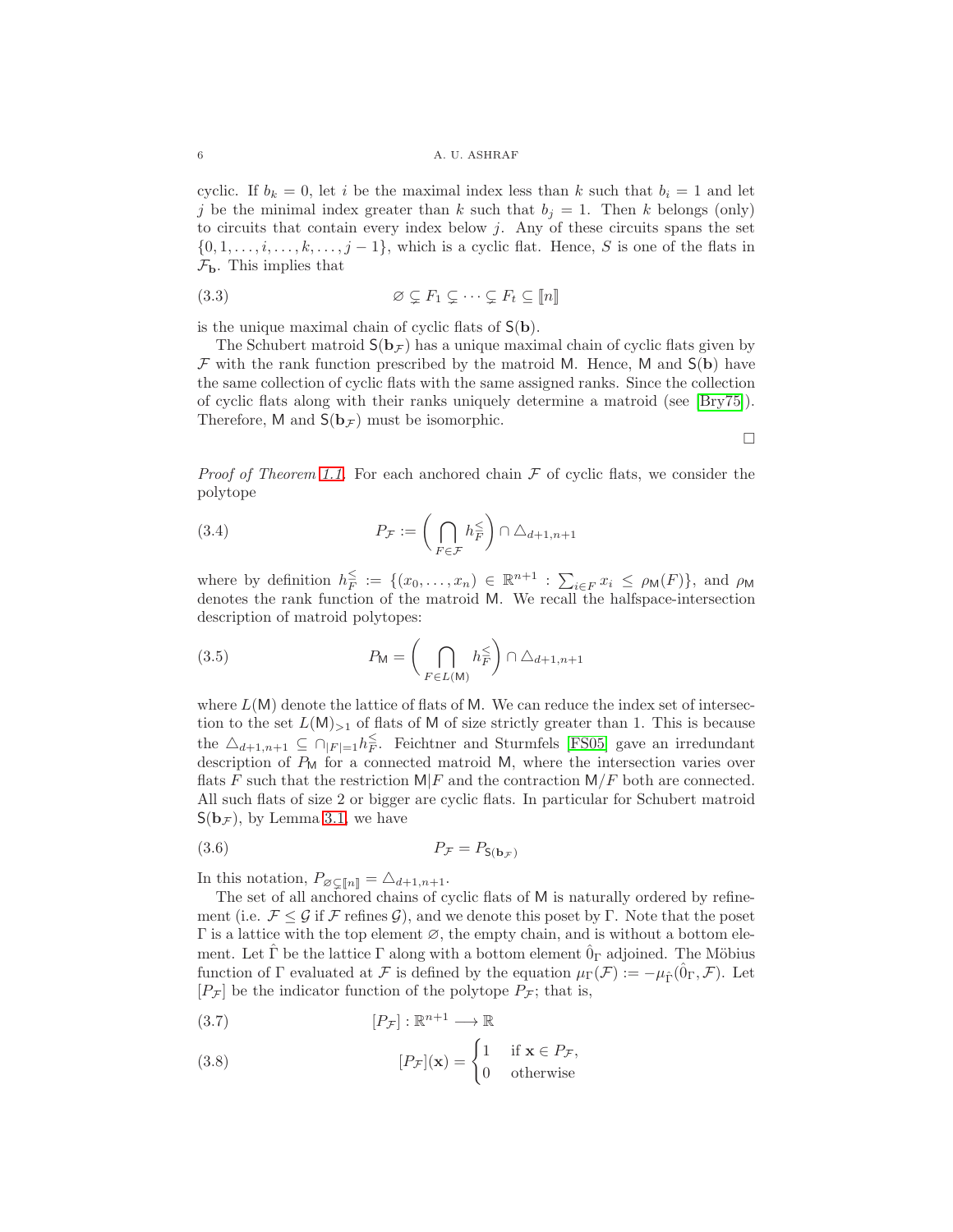We consider the Möbius sum  $\chi_M$  of these indicator functions over Γ:

<span id="page-6-1"></span>(3.9) 
$$
\chi_{\mathsf{M}} = \sum_{\mathcal{F} \in \Gamma} \mu(\mathcal{F})[P_{\mathcal{F}}]
$$

It lives in the R-vector space generated by indicator functions of polytopes (see [\[L06\]](#page-8-13)). Evaluation of  $\chi_M$  on points in  $P_M$  amounts to inclusion-exclusion over the Schubert matroids whose intersection is  $P_M$ . Therefore, the sum  $\chi_M$  equals 1 at points inside  $P_M$ .

We also show that the evaluation of  $\chi_M$  on points in  $\Delta_{n+1,d+1}\backslash P_M$  gives 0. First note that if  $\mathcal{F} \leq \mathcal{G}$ , then  $P_{\mathcal{F}} \subseteq P_{\mathcal{G}}$ . This is because we get  $P_{\mathcal{G}}$  from  $P_{\mathcal{F}}$  be relaxing some of the half-space intersection conditions. This implies that  $[P_{\mathcal{F}}](\mathbf{x}) = 1$  for some  $\mathbf{x} \in \mathbb{R}^d$  implies  $[P_{\mathcal{G}}](\mathbf{x}) = 1$  for all  $\mathcal{G} \geq \mathcal{F}$ . So the sum on the right-hand side in Equation [\(3.9\)](#page-6-1) reduces to the Möbius sum over a proper order filter of  $\Gamma$ .

Let us denote the order filter by R. The sum  $\chi_{\mathsf{M}}(\mathbf{x})$  for  $\mathbf{x} \in \Delta_{n+1,d+1} \backslash P_{\mathsf{M}}$ equals  $\sum_{\mathcal{F} \in R} \mu(\mathcal{F})$ . Hampe showed that this sum equals 0 (see Equation (1) and Equation (2) of [\[Ham17\]](#page-8-7)). Now note that  $\chi_M$  is zero outside the hypersimplex  $\Delta_{n+1,d+1}$ . Integrating  $\chi_M$  with respect to the Jordan measure gives

(3.10) 
$$
\text{Vol}(P_{\mathsf{M}}) = \sum_{\mathcal{F} \in \Gamma} \mu(\mathcal{F}) \frac{\delta_{\preceq}(\mathbf{b}_{\mathcal{F}})}{n!}
$$

Remark 3.2. This should be seen in contrast to Theorem 3.3 in [\[ABD10\]](#page-8-1), where the sum is over all the ordered collections of coconnected flats satisfying the *Dragon marriage condition* (due to [\[Pos09\]](#page-8-14)).

We recall that a coconnected flat of  $M$  is a flat  $F$  such that the contraction  $M/F$  is connected. In lattice-theoretic terms, a flat F is cyclic if the interval  $[\varnothing, F]$ is connected (as a subposet of lattice of flats), and a flat  $F$  is coconnected if the interval  $[F, \llbracket n \rrbracket]$  is connected. It would be interesting to know further the relation between Theorem [1.1](#page-1-0) and Theorem 3.3 of [\[ABD10\]](#page-8-1).

## <span id="page-6-0"></span>4. Matroid relaxation and sparse paving matroid polytopes

Given a representable matroid M as a collection of vectors in a vector space over F. A hyperplane in M might exists as a consequence of this representation. Relaxing such a hyperplane might result in a non-representable matroid (over F). Examples of matroids obtained via this construction include the non-Fano matroid  $\mathsf{F}_7^-$  (from the Fano matroid), the non-Pappus  $\mathsf{N}_9^-$  (from the Pappus matroid). A hyperplane H of a matroid M is called a *circuit-hyperplane* if it is also a circuit (of M).

Proof of Theorem [1.3.](#page-1-1) Note that if M' is a relaxation of M with respect to H, then  $\Gamma(M')$  consists of exactly one more element than  $\Gamma(M)$ , namely H. Furthermore, H is incomparable to every element of  $\Gamma(M)$  except  $\varnothing$ . Hence, Möbius function of  $\Gamma(M')$  have the same value as Möbius function of  $\Gamma(M)$ , except at  $\varnothing$  and  $\{H\}.$ Therefore using Equation [\(1.2\)](#page-1-2), we will have

$$
(4.1) \t\t\t Vol(P_{M'}) - Vol(P_M) = Vol(P_{\varnothing}) - Vol(P_{\{H\}})
$$

(4.2) 
$$
= \frac{1}{n!} \left[ \delta_{\leq}(1^{d+1}0^{n-d}) - \delta_{\leq}(1^d 0 10^{n-d-1}) \right]
$$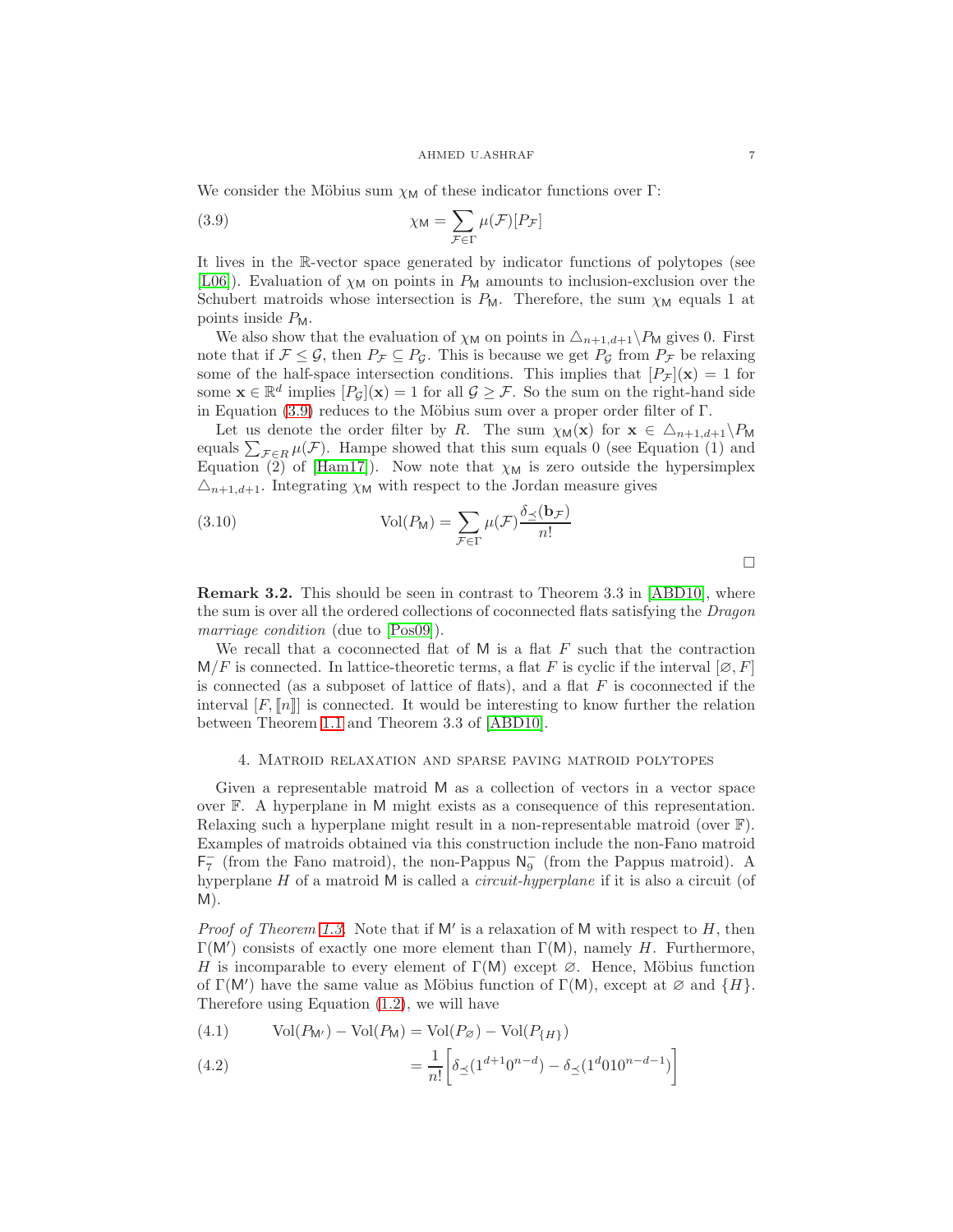8 A. U. ASHRAF

Since  $\delta_{\preceq}(1^{d+1}0^{n-1}) = \delta_{\preceq}(1^d010^{n-d-1}) + \delta(1^{d+1}0^{n-d})$ , the above expression simplifies as

(4.3) 
$$
\text{Vol}(P_{\mathsf{M'}}) - \text{Vol}(P_{\mathsf{M}}) = \frac{\delta(1^{d+1}0^{n-d})}{n!}
$$

Theorem [1.3](#page-1-1) also implies that if two matroids have isomorphic relaxations, then the volumes of their base polytopes are equal. This is the case with the matroids  $R_6$  and  $Q_6$ . It also implies that if two matroids are relaxations of the same matroid, then the volumes of base polytopes of these relaxations are equal. This is the case with the matroids  $R_8$  and  $F_8$ .

A matroid M of rank  $d + 1$  on the ground set  $\llbracket n \rrbracket$  is called *sparse paving* if each subset of  $\llbracket n \rrbracket$  of size  $d+1$  is either a basis or a circuit-hyperplane.

*Proof of Theorem [1.2.](#page-1-3)* Since the only cyclic flats of  $M_{\alpha}$  are the circuit-hyperplanes, say  $\{H_i\}_{i=1}^{\alpha}$ . The lattice of cyclic flats of  $\mathsf{M}_{\alpha}$  is a rank 2 lattice with atoms  $H_i$ 's. Now using Equation [\(1.2\)](#page-1-2), we get

(4.4) 
$$
\text{Vol}(P_{\mathsf{M}_{\alpha}}) = \frac{1}{n!} \left[ \sum_{i=1}^{\alpha} \delta_{\preceq} (1^d 0 1 0^{n-d-1}) - (\alpha - 1) \delta_{\preceq} (1^{d+1} 0^{n-d}) \right]
$$

Since  $\delta_{\preceq}(1^{d+1}0^{n-1}) = \delta_{\preceq}(1^d010^{n-d-1}) + \delta(1^{d+1}0^{n-d})$ , the above expression simplifies to

(4.5) 
$$
\text{Vol}(P_{\mathsf{M}}) = \frac{1}{n!} \left[ -\alpha \delta (1^{d+1} 0^{n-d}) + \delta_{\preceq} (1^{d+1} 0^{n-d}) \right]
$$

By Lemma [2.1](#page-2-3) and Lemma [2.2,](#page-3-1) we have

(4.6) 
$$
= \frac{1}{n!} \bigg[ -\alpha \binom{n-1}{d} + A_{n,d} \bigg]
$$

 $\Box$ 

This proof can also be seen as an inductive application of Theorem [1.2.](#page-1-3) Since we can take a connected sparse paving matroid polytope with  $\alpha$  circuit-hyperplanes, and relax each circuit-hyperplane one by one, to get a uniform matroid.

**Example 4.1.** Consider  $M(K_4)$ , the complete graphic matroid on [5]. It is a connected sparse paving matroid of rank  $d+1=3$  with  $\alpha=4$  hyperplanes. In this case, the volume is given by

(4.7) 
$$
\text{Vol}(P_{\mathsf{M}(K_4)}) = \frac{1}{5}(A_{5,2} - 4\binom{4}{2})
$$

(4.8) 
$$
= \frac{1}{5}(66 - 4 \cdot 6) = \frac{42}{5!}
$$

<span id="page-7-0"></span>Remark 4.2. Connected sparse paving matroids are split matroids in the sense of [\[JS17\]](#page-8-6). They showed that the split flacets of such a matroid M are the same as the faces defined by cyclic flats. These faces can be written as  $h_F \cap \Delta_{d+1,n+1}$ where  $F$  is a cyclic flat. This implies that we get the polytope  $P_M$  by peeling off the polytopes  $h_F^{\geq} \cap \Delta_{d+1,n+1}$ , each of which has volume  $\frac{1}{n!} {n-1 \choose d}$ . Therefore, their result also implies Theorem [1.2,](#page-1-3)